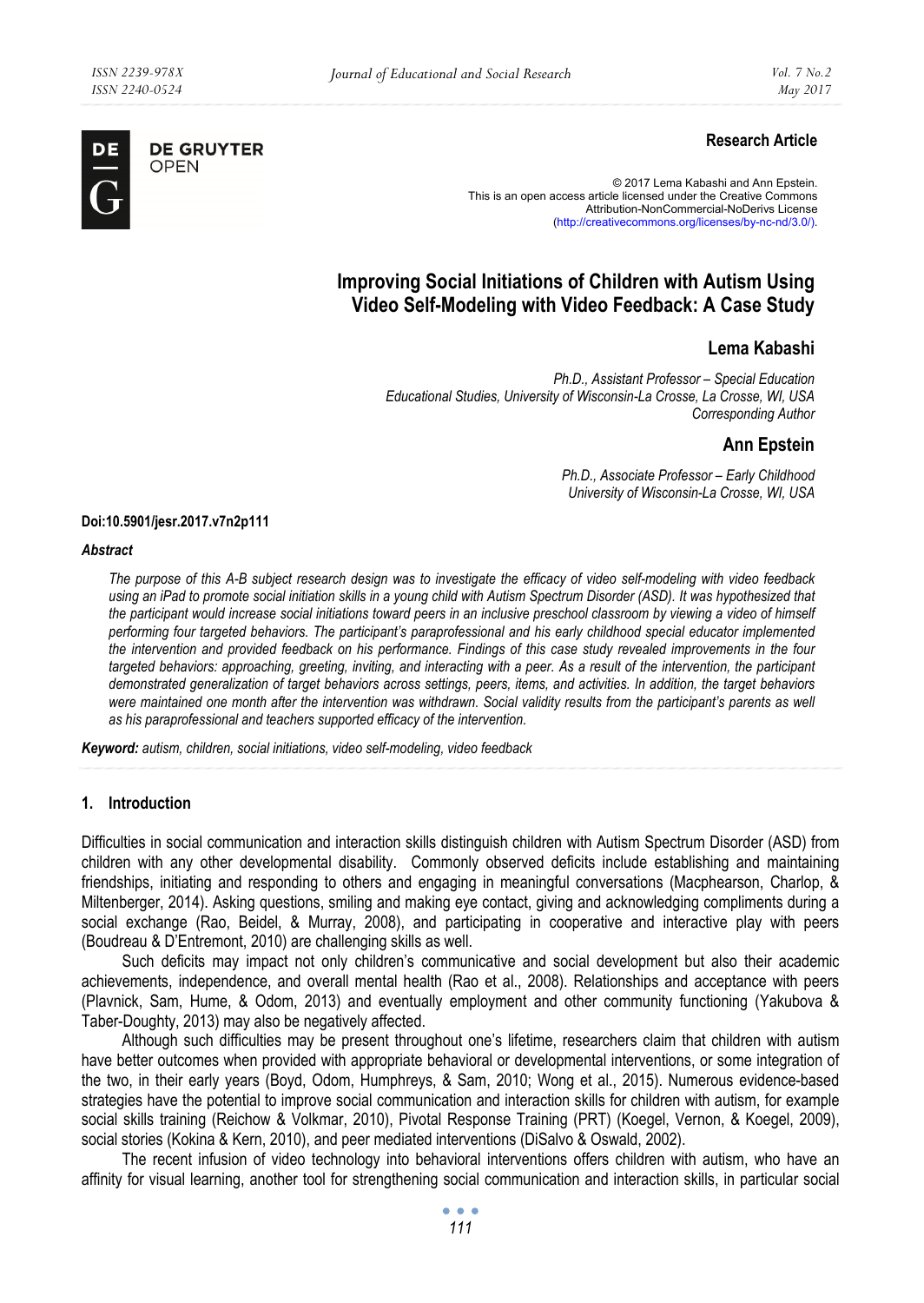initiation skills. Video self-modeling, one type of video based instruction, has proven to support children with autism by increasing social engagement (Bellini, Akullian &, Hopf, 2007), spontaneous requesting (Wert & Neisworth, 2003), and social initiations (Buggey, 2005; Buggey, Hoomes, Sherberger, & Williams, 2011).

 In addition to video self-modeling, video feedback has also been shown to be effective in promoting social initiation skills. Video-based feedback, according to Gyl and Vuran (2010), consists of the study participant watching a non-edited video of his/her own behavior and then co-reviewing it with the interventionist in order to evaluate his/her own behavior(s) and make adjustments in future performances. Thiemann and Goldstein (2001) coupled video feedback with written text and pictorial cuing. Deitchman, Reeve, Reeve, and Progar (2010) incorporated video feedback into selfmanagement training. They presented participants with two video clips, one showing a social initiation and the other not showing a social initiation. After the experimenters modeled discrimination of appropriate vs. not appropriate behaviors, the participant was invited to evaluate his behaviors on videos from the previous day. Correct discrimination resulted in specific verbal praise by the experimenter as well as tangible rewards (i.e., penny in the jar). Thiemann and Goldstein used video feedback (similar to Deitchman et al.) with the addition of written and pictorial cues. Both studies used a reward system to reinforce participants' accurate discrimination of appropriate vs inappropriate behaviors. Results of both studies indicated increases in social initiations for all participants, demonstrating intervention efficacy.

Several studies aimed at improving social initiation skills of young children with autism were implemented in a natural environment using peers as communication partners (Bellini et al., 2007; Buggey, 2005; Buggey et al., 2011). Typically, researchers or teachers implement the intervention. Teachers may show videos in the morning before the participants' peers arrived and free play begins (for example, Bellini et al., 2007) or alternatively, teachers and study participants watch the videos just before the opportunity for the target interaction (Buggey, 2005).

Children with autism are being educated more often in inclusive environments, usually with paraprofessionals providing support (Bolton & Mayer, 2008; Robinson, 2011). Effective intervention requires effective training for paraprofessionals. In a study of the efficacy of paraprofessionals as interventionists, Robinson (2011) addressed four levels of engagement: (a) "hovering", which included non-target activities such as bouncing a ball or giving instructions that were not connected with the behavior ("put the jump rope away") (p. 108), (b) "implementing" an appropriate strategy, (c) "monitoring", which included both observing the student engaged in the target behavior and providing contingent reinforcers, and (d) "uninvolved", standing or sitting near the child without interacting. At baseline, the four paraprofessionals spent most of their time either uninvolved or hovering. Following the intervention, which included modeling and video feedback, all four paraprofessionals demonstrated appropriate use of PRT. In a similar study, Feldman and Matos (2012) trained four paraprofessionals to implement PRT. Paraprofessionals were videotaped using 10 minute probes as they implemented PRT strategies. Interventionists provided feedback while reviewing videos with each paraprofessional. All four demonstrated correct implementation of targeted PRT strategies within 4 to 7 sessions.

The aforementioned video-based instruction studies (Thiemann & Goldstein, 2001; Deitchman et al., 2010) incorporated other instructional strategies in addition to video feedback (e.g., written text, pictorial cues, reinforcement, prompting). One might speculate that video feedback alone is not powerful enough to elicit social initiations of young children with autism. The present study used only video self-modeling with video feedback (using iPads) to improve social initiations of a child with ASD. Two paraprofessionals (educational assistants) and a special education teacher were trained to use the intervention. Thus, the study extends current research by streamlining the use of video selfmodeling with video feedback (no additional strategies were used) and by training a special education teacher and two paraprofessionals to implement the intervention (rather than researchers).

The purpose of this study was to investigate the efficacy of video self-modeling with video feedback using iPads to improve social skills of young children with autism. This investigation attempted to answer three research questions. First, does video self-modeling with video feedback using an iPad increase social initiations of young children with ASD toward peers? Second, does video self-modeling with video feedback using an iPad implemented by paraprofessionals and/or special education educators in inclusive classrooms promote social initiation skills of young children with autism? Third, does video self-modeling with feedback support generalization of social initiations across peers, settings, and play situations?

### **2. Research Methods**

### *2.1 Target Population and Selection*

The participant was a preschooler with Autism Spectrum Disorders (ASD). His participation in the study was selected in accordance with the following criteria: the participant a) had a diagnosis of autism spectrum disorders, b) was between 3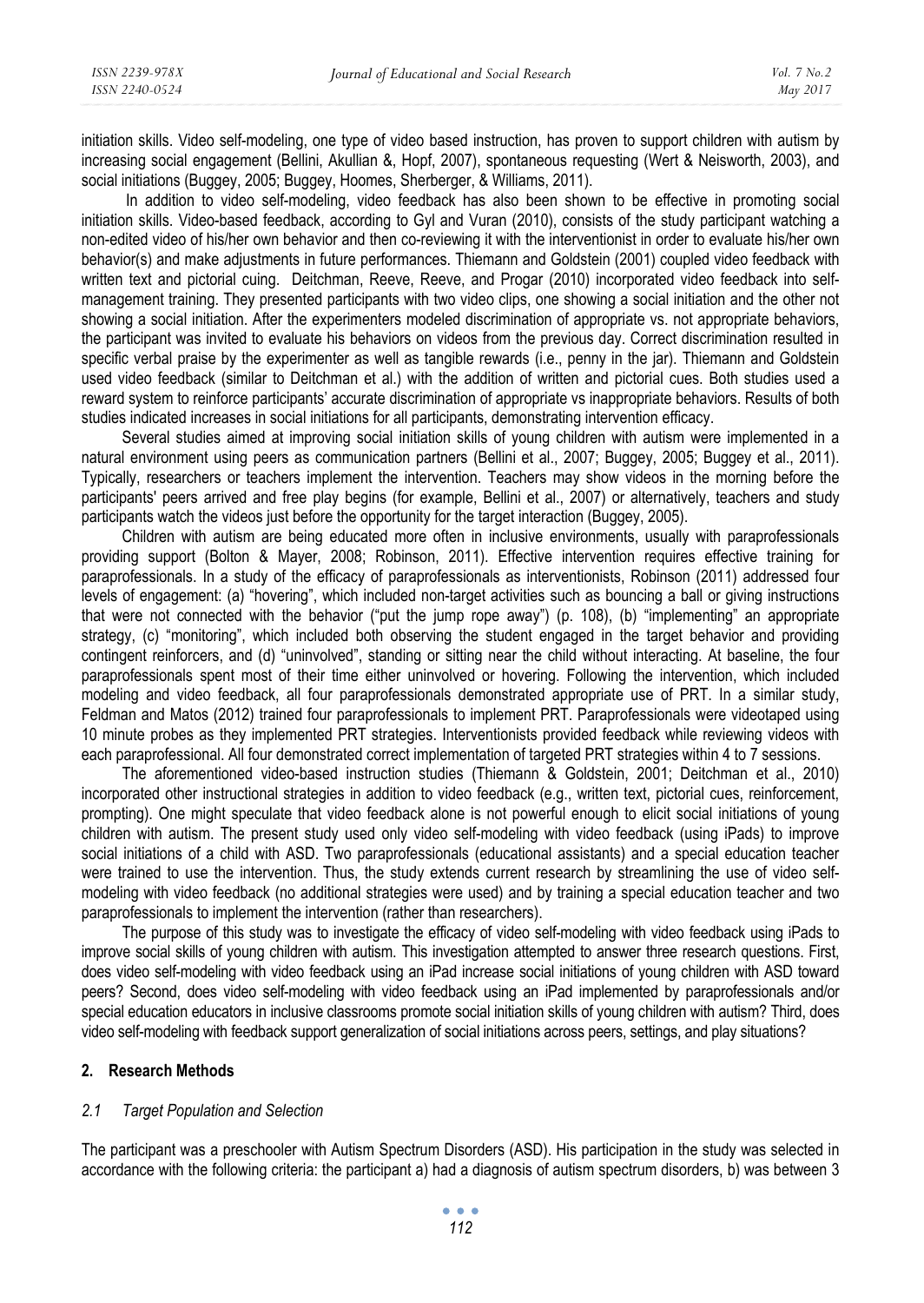and 6 years of age, c) was able to say at least three-word sentences or use an Augmentative and Alternative Communication (ACC) device, and d) did not initiate social interactions with peers.

Initially, three participants were selected to participate in this study. However, at the end of the pre-experimental phase two participants withdrew from the study. The first participant moved from the area and the second participant increased targeted behaviors after five baseline data points were collected. As a result, the study design changed from a multiple probe across participants to a case study using a multiple baseline single subject design.

#### *2.1.1 Participant*

The participant, Sam, was five years of age at the beginning of the study. His primary disability was autism and his secondary disability was speech and language impairment. His teachers described him as being able to follow one and two-step directions and respond to others using spoken phrases and sentences. Sam was well liked by his peers and had a great sense of humor. He had shown no aggression toward peers but displayed intermittent aggression toward adults. Clean up time and transitions were also difficult for Sam. He used vocal requests for assistance and preferred items from adults but did not display spontaneous social initiations with peers. During play, Sam engaged in parallel play only.

#### *2.1.2 School Professionals*

An early childhood education (ECE) teacher, a special education teacher, and paraprofessional from the early childhood program participated in the study. The ECE teacher had a BS in elementary education with a minor in early childhood education, a masters' degree in reading, and five years of teaching experience. The early childhood special educator had a BS in elementary education with a minor in early childhood education, an additional certification in early childhood special education and five years of teaching experience. The paraprofessional had a BS in psychology and had worked for a year as an educational assistant in this early childhood program.

#### *2.1.3 Setting*

The study was conducted in an early childhood inclusive classroom where the participants had access to general education curriculum. The classroom was comprised of several play areas including a sensory table, blocks, library, puzzles, art, Legos, dramatic play, and discovery (science). Preference and self-recognition assessments and attendance to the video were conducted in the participant's classroom. Baseline, intervention, two generalization sessions, and maintenance were also conducted in this setting.

## *2.2 Pre-experimental Procedures*

The experimenters conducted a preference assessment using a paired stimulus procedure (Lavie & Sturmey, 2002) in order to generate a list of preferred items for the participant. A list was generated based on the information from interviews with the child's teachers and parents. The sessions were video recorded and the data was recorded for each trial on a prepared score sheet. Three different items (i.e. trains, Connect 4, and an iPad) were identified as his highly preferred toys/games. In addition to the preference assessment, a self-recognition assessment was conducted in the classroom setting. A video of each participant was created to assess the participant's self-recognition skills. The video was stopped and the participant was asked to point to the person whose name was called on the screen. The participant was able to identify himself on the video. Finally, the participant's ability to attend to the video was assessed by instructing him to watch his own video on an iPad. He was able to attend to the video for one minute.

### *2.2.1 Training of School Professionals*

The experimenters trained two teachers and the paraprofessional regarding implementation of the intervention. First, experimenters modeled procedural steps and then the school professionals role-played implementation of the intervention. A treatment fidelity form was used to record procedural steps. The training was conducted for three sessions until 95% agreement on accuracy and consistency of implementation was reached. There was no formal training of peers. Just before the session, teachers informed the peer what was expected of him in the activity session.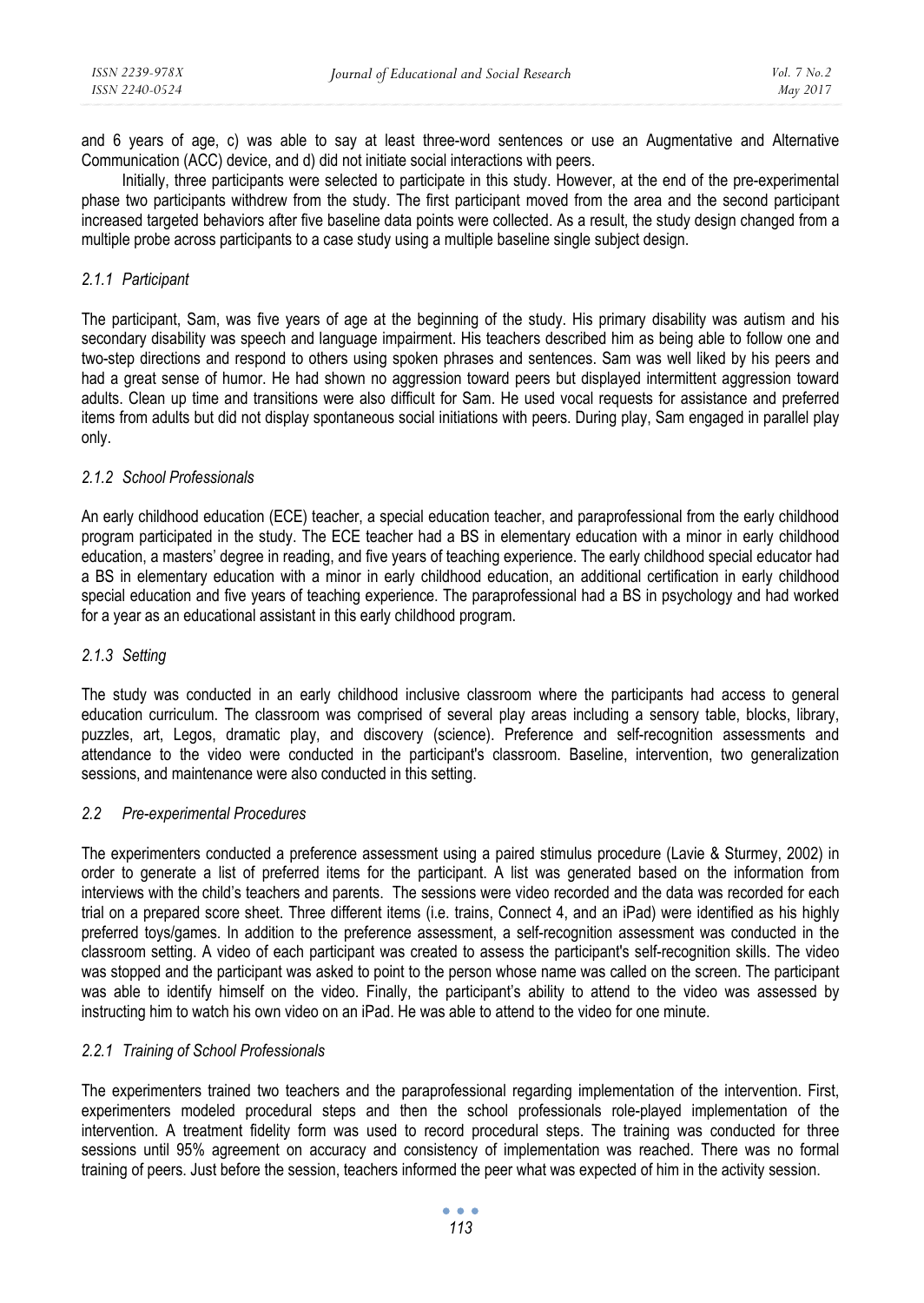# *2.2.2 Materials & Video Vignettes*

The classroom contained typical teaching materials (i.e., tables, chairs, shelves, toys). A video camcorder, an iPad for video viewing, and highly motivating toys/games (i.e., trains, sensory table, iPad game, Connect 4, Legos) were used. At least three weeks before the start of baseline, three video vignette(s) were created. The participant served as the primary model for construction of a total of six video vignettes. Initially three video vignettes were created. However, because the reinforcing effect of toys/games changed throughout the intervention, three additional video vignettes were created using his new preferences. Each one showed the participant approaching the peer, greeting him, inviting him to play, and then interacting with him while playing with highly preferred toys/games. The principal investigator edited out prompts and created video vignettes for each of the preferred toys/games.

# *2.3 Research Design*

The purpose of this study was to investigate the efficacy of video self-modeling with video feedback using iPads to improve social skills of young children with Autism Spectrum Disorders (ASD). A multiple baseline single subject design was utilized to demonstrate experimental control and establish a functional relationship between the independent and dependent variables. The design of this study was composed of a) baseline, b) intervention, c) generalization, and d) maintenance.

# *2.3.1 Dependent Variables*

The dependent variable, social initiation skills, consisted of the following specific skills: (a) *Approaching a peer,* which consisted of the participant leaving the area where he watched the video on the iPad and approaching the peer within at least one meter once per session, (b) *Greeting,* which consisted of the participant saying "Hi", "Hello", "Hi/Hello (name)" or waving to a peer once per session, (c) *Inviting* the peer to play, which consisted of the participant saying: "Do you want to play (name of the game)" or "Do you want to play with me?" once per session and (d) *Interacting with a peer*, which included any of the following behaviors: sharing toys, commenting, making requests, making validating statements, or asking questions. Sharing toys was defined as the participant handing over an item that was in his possession. Making requests consisted of the participant verbally asking for assistance or for an object. Asking questions consisted of the participant verbally asking "WH", "Do/Does", "Is/Was" questions. Making a validating statement consisted of the participant verbally stating, "That's cool"; "Nice (item)"; "I like it (item)", etc. Interactions were defined as behaviors clearly directed to a peer. They were distinguished from an ongoing interaction by a change in items/activities or a discontinuation of the previous interaction for at least five seconds.

# *2.3.2 Independent Variable*

The independent variable consisted of video self-modeling with video feedback using an iPad. Video feedback used in this study differed from the video feedback used in other studies in a few key ways. The participant was not required to discriminate and evaluate his own performance (e.g., smiley face for "good behavior" and a frown face for "not so good behavior"). While watching the video the teachers/paraprofessional provided feedback by commenting and/or complimenting the participant's exemplary behavior. After watching the video, the participant was provided with an opportunity to practice target behaviors as seen in the video in a five-minute activity session. Finally, a rewards system was not part of the intervention.

The criterion performance consisted of the child displaying four target behaviors. Three target behaviors (i.e., approaching the peer, greeting, and inviting a peer to play) were expected to occur only once per session, whereas the fourth target behavior, interacting with a peer, was expected to occur at least four times per session for three consecutive sessions.

### *2.3.3 Baseline*

The participant was observed for a minimum of five consecutive days for five minute sessions during free play in order to determine if he was able to display targeted skills toward peers. The communication partner was present in the participant's classroom along with other typically developing children. The behaviors were video recorded for data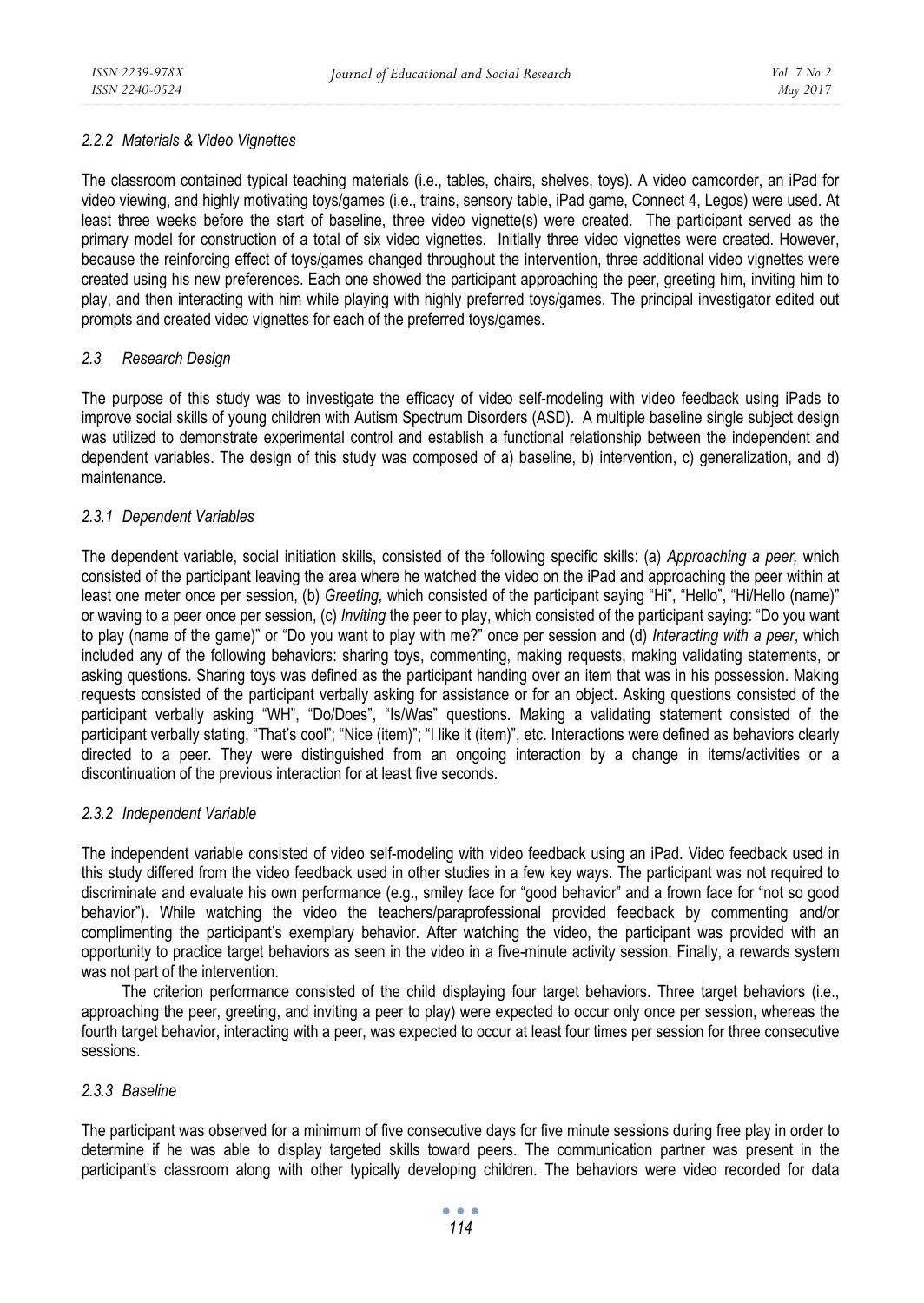collection and reliability purposes.

#### *2.3.4 Intervention*

The intervention consisted of the participant viewing a video vignette of his exemplary behavior at the beginning of free play on an iPad. At the beginning of the activity session, the teacher or paraprofessional offered him the iPad with three different toys/games, already determined as highly motivating. The participant selected one of the three videos. The teacher/paraprofessional then invited him to view the selected video (e.g., "(Name) let's watch the video"). While viewing the video, the teacher/ commented on his exemplary behavior (e.g., "You invited (the peer) to play" or "You shared your toys with (name of the peer)". At the conclusion of the video, the teacher/paraprofessional invited the participant to "do the same as in the video". If the participant didn't display the target behavior during the first trial, then the teacher/paraprofessional invited him to watch a segment of that target behavior (i.e., approaching, greeting, inviting, sharing) while providing feedback again on his exemplary behavior. The specific segment of the target behavior was only shown one additional time. For example, if the participant approached the peer but didn't greet him, then only the greeting segment was shown again. No other prompts were delivered any other time during the activity session. The expectation was that the participant would approach the peer, greet him, and invite him to play once per session. Then, the participant was expected, without any prompts, to engage in interactive play with a peer. Therefore, the overall expectation was that the participant would display one approach, one greeting, and one invitation to play, and numerous interactions with a peer.

### *2.3.5 Generalization*

The participant was observed for three consecutive sessions, once in a different setting, then with different activities, and finally with a different peer. This was done to determine generalization of skills across settings, items, and people. As in baseline, the generalization condition did not include video viewing.

#### *2.3.6 Maintenance*

Maintenance of the participant's targeted skills was assessed one month after the intervention was withdrawn. This condition was the same as in baseline.

### *2.4 Reliability*

An undergraduate student served as the reliability observer in order to establish inter observer agreement (IOA). Videos of participants collected for creating video vignettes, unedited, were used for reliability training. A scoring manual containing operational definitions of the target behaviors, examples and non-examples of the target behaviors, and a scoring protocol were provided to the reliability observer as well. Training consisted of the reliability observer engaging in a practice session during which she recorded target behaviors while watching the participant's videos. Then her recordings were compared to the experimenter's recordings. Training continued in this fashion until 90% agreement of her recordings with the experimenter's recordings for each condition on three consecutive sessions was reached. The reliability observer reviewed randomly selected session videos, independently scoring 33% of sessions for each condition. Her recordings were compared to the second author's recordings. The IOA was calculated by dividing the total number of agreements by the total number of agreements plus disagreements multiplied by 100. The IOA was 90%.

To determine whether the intervention procedures were being implemented accurately and consistently, procedural reliability data sheets were developed for all conditions. The same undergraduate student served as the procedural fidelity observer. She reviewed the video recordings using a checklist to evaluate whether the teacher/paraprofessional accurately implemented the intervention. The observer recorded "yes" if the step was followed and implemented accurately, "no" if it was not followed, and "n/a" if the step did not apply. Training followed the same procedures as the IOA. Procedural fidelity for each session was calculated by using the total number of steps completed accurately divided by the total number of steps completed accurately plus the total number of steps completed inaccurately/missed multiplied by 100. The procedural data was recorded on 33% of sessions for each condition and her recordings were compared to the second author's recordings. The criterion for procedural fidelity was set at 85% of the steps implemented accurately and consistently (see Table 1).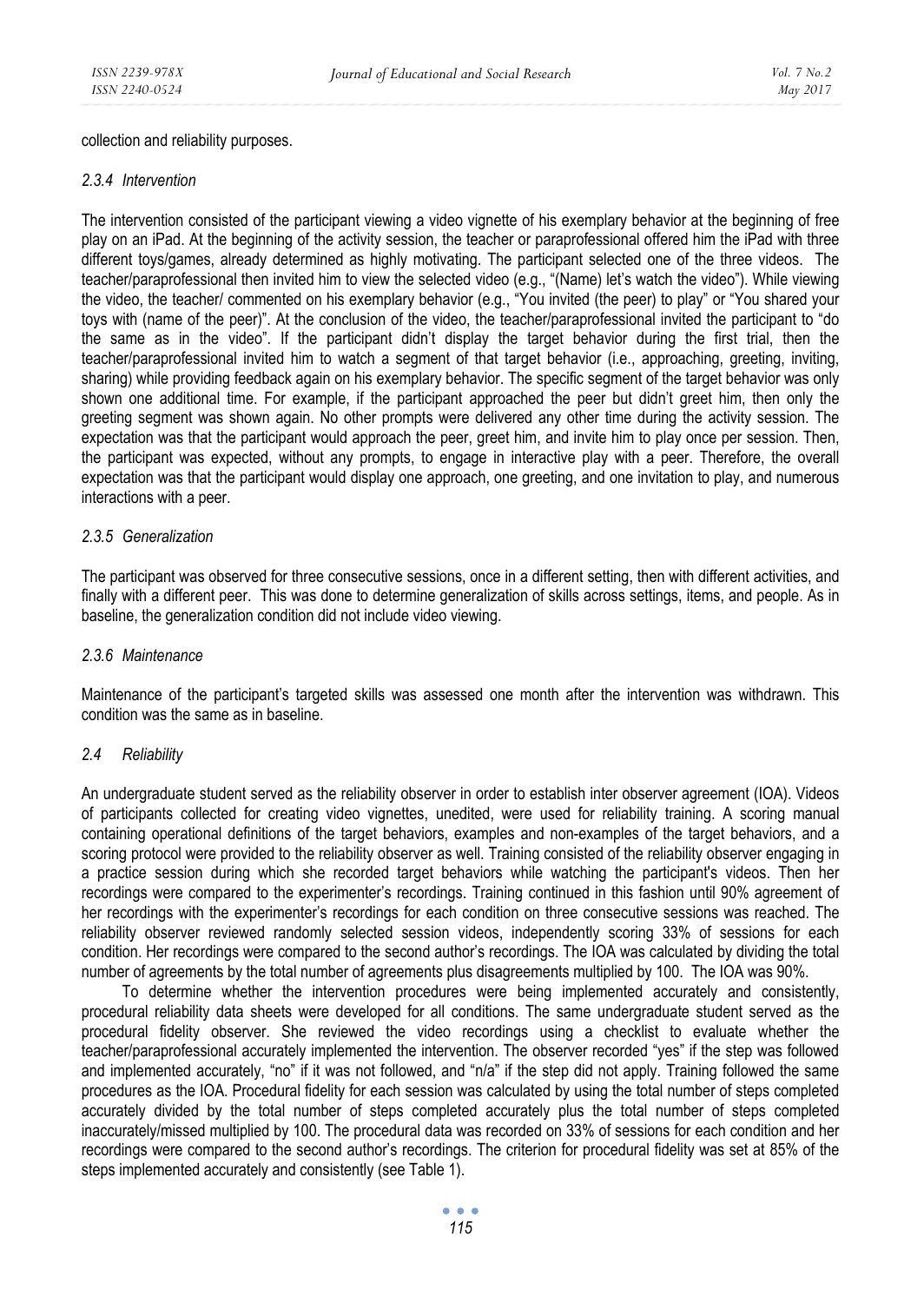### **Table 1:** Interobserver Agreement (IOA) and Procedural Fidelity (PF) for Each Condition

| Conditions<br><b>Baseline</b><br>Video Self-Modeling +<br>Video Feedback<br>Generalization | Sam      |      |      |  |
|--------------------------------------------------------------------------------------------|----------|------|------|--|
|                                                                                            | Sessions | IOA  | PF   |  |
|                                                                                            | 33%      | 100% | 85%  |  |
|                                                                                            | 33%      | 90%  | 92%  |  |
|                                                                                            | 33%      | 85%  | 90%  |  |
| Maintenance                                                                                | 33%      | 87%  | 100% |  |

#### *2.5 Data Analysis*

The effect of the independent variable on the dependent variables was determined through visual inspection of the graphic representation of the data, as well as by calculating the average level and analyzing the range level of independence for each dependent variable across each condition. The average level of independence for each dependent variable was calculated by summing the scores of the dependent variable for all sessions within that condition and dividing them by the total number of sessions conducted in that condition.

#### *2.6 Social Validity*

Upon completion of the study, the participant's mother and father, his classroom teacher, his paraprofessional, and his early childhood special educator (ECSE) participated in a social validity assessment. They first watched a video of his performance at baseline and then a video recording of his performance during the intervention. The video of the intervention was purposefully selected to depict the teacher/paraprofessional providing video feedback to the participant in order for parents to have an understanding of the procedures used in this study. They answered yes/no questions regarding each of his four target skills (approaching, greeting, inviting, and interacting with a peer during play). Then they completed a questionnaire comprised of five yes/no questions and rated six items using a Likert scale (1-disagree to 5 strongly agree). Finally, respondents were encouraged to provide any other additional comments regarding the study.

### **3. Results**

#### *3.1 Participant*

Visual inspection of the data revealed that the participant accomplished all four of the targeted skills. It was hypothesized that Sam would approach his peer, greet him, invite him to play, and engage in a social interaction after watching a video of himself carrying out each of these behaviors (see Figure 1).



**Figure 1.** Frequency of social initiation skills across conditions.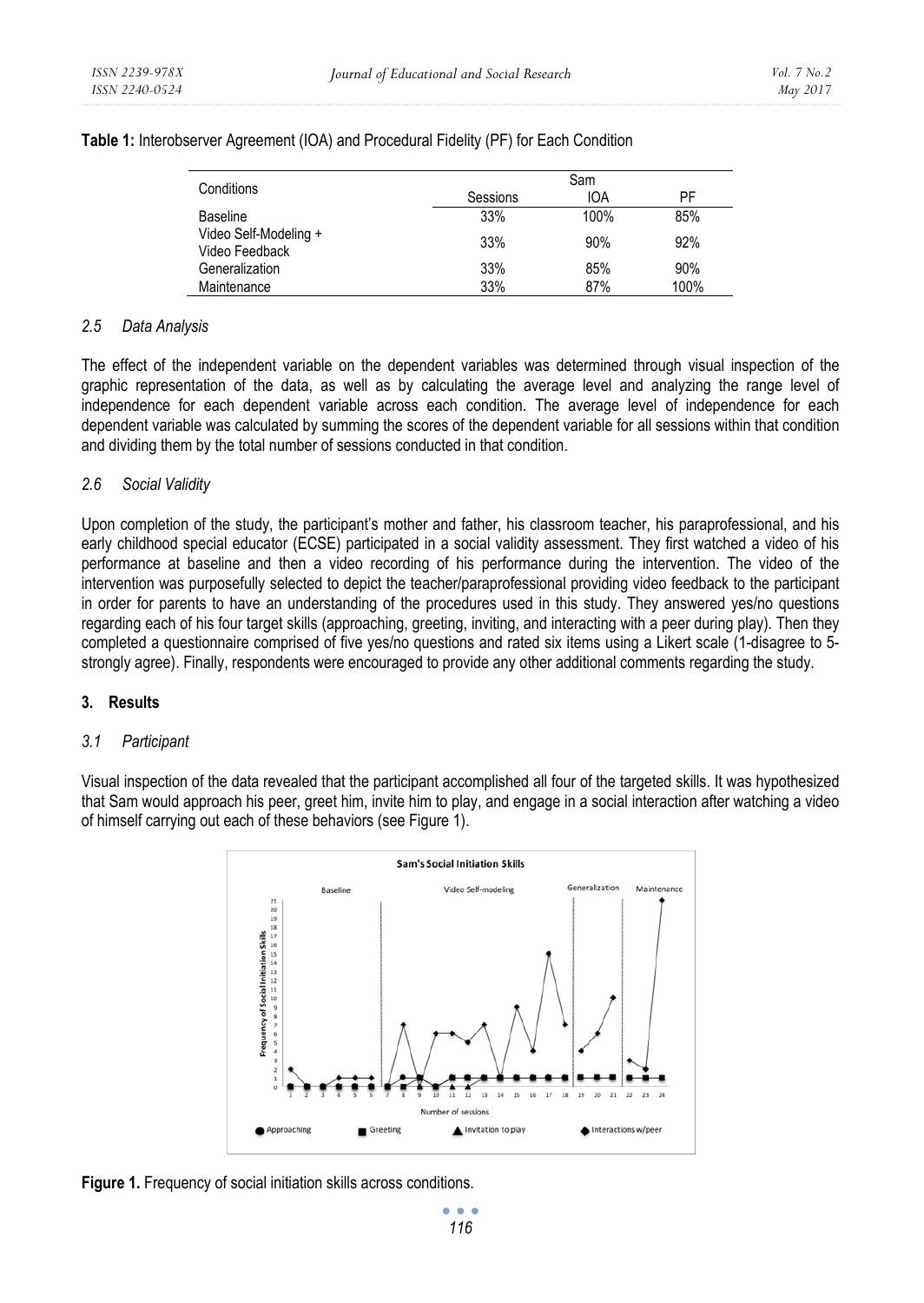It was further hypothesized that if Sam did not carry out one of the behaviors, he would do so after seeing the segment of the video again and receiving feedback on his performance from his teacher or paraprofessional. The first three behaviors were to occur once per session whereas the fourth target behavior, interacting with the peer, which may include sharing, commenting, and/or asking questions, was expected to occur at least four times per session, which was double the number of interactions displayed at baseline. Sam's growth was documented across four phases (baseline, intervention, generalization and maintenance) of the study (see Table 2).

**Table 2:** Mean Number of Social Skills During Each Condition of VSM

| Sam's target skill    | Baseline M | <b>Intervention</b> | Generalization | Maintenance |
|-----------------------|------------|---------------------|----------------|-------------|
| Approaching peer      |            | .83                 |                |             |
| Greeting peer         |            | .83                 |                |             |
| Inviting peer to play |            |                     |                |             |
| Interacting with peer | .83        |                     |                | 0.ა         |

At baseline, Sam did not approach, greet or invite his peer to play (*M* = 0 for all three target skills). Sam displayed minimal interactions with his peer at baseline, only uttering one or at most two comments during five minutes of play (*M =*  .83; range, 0-2)*.*

Sam approached a peer after watching his video in the second intervention session. With the exception of the fourth intervention session, he approached a peer each time (*M* = .83, range, 0-1). Sam began saying "hi" (greeting) to his peer on the third session. He maintained his greetings throughout the intervention with the exception of the fourth session. After not receiving a response from his peer on the eighth session, Sam greeted him a second time. He achieved a mean of .83 (range, 0-1) during intervention.

Sam did not initially invite his peer to play after watching his video. His special education teacher or his paraprofessional replayed the portion of his video that displayed his invitation and commented that he was asking a peer to play, thereby noting his exemplary behavior. Then they encouraged Sam to "do what you see in the video". With a combination of VSM and video feedback, Sam was able to invite a peer to play (*M* = .5; range, 0-1).

Sam's interactions increased throughout the study. At baseline, he only exchanged a comment (usually one word, for example, "play") once or twice. He engaged in parallel play without turn taking or other interactions. By the third session of the intervention, Sam commented or interacted six times during the five minutes of play. However, his interactions decreased to only one on the sixth session. He displayed three interactions during the seventh session. Teachers, paraprofessionals and researchers determined that the toy options were no longer motivating for Sam. Based on teacher recommendation, the sensory area was added as a possible play choice. Sam interacted with his peers at least five times and up to 15 times for the remainder of the intervention (*M* = 4.6; range, 0-15).

Sam demonstrated all four targeted skills (approaching, greeting, inviting and interaction with a peer) by the eighth session. The intervention was carried out for four additional sessions to assure consistent use of the target skills. Criterion performance was met at the twelfth session.

During the generalization condition, the paraprofessional or his special education teacher asked Sam to play (a) with different toys (peer and setting remained the same), (b) with a different peer (new toys were included, setting remained the same) and (a) in a new setting (new toys were included while the peer remained the same). Sam consistently approached his peer, greeted him, and invited him to play in each of these conditions (*M* = 1). Interactions steadily increased, from four to six and then from six to ten. The sharp increase (from six to ten) interactions during Sam's third generalization session occurred when he was playing with super hero action figures (new toys) in the therapy room (new setting). Sam averaged 6.6 interactions during the generalization condition.

Three maintenance sessions (five minutes each) were carried out three weeks after the generalization phase. His special education teacher or his paraprofessional offered Sam the choice to play with a peer using any of his preferred toys or at the sensory table. Sam approached, greeted, and invited a peer to play (*M* = 1) during three maintenance sessions. The number of his interactions increased steadily, peaking with 21 comments about super heroes during the third (and final) maintenance session (*M =* 8.3).

# *3.2 Social Validity*

Teachers, the paraprofessional and parents answered four yes/no questions on the social validity assessment. They all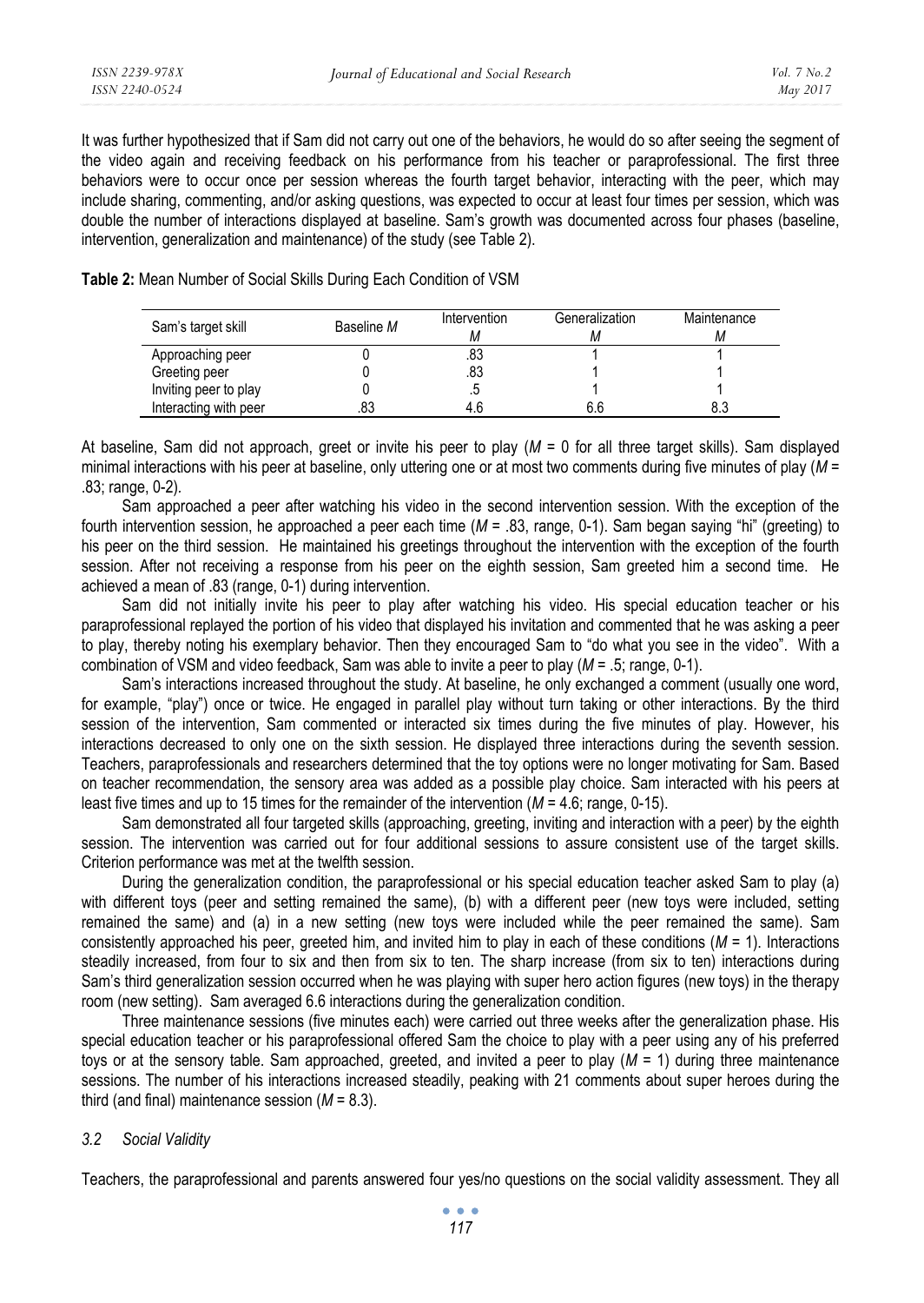responded "no" to questions regarding target skills at baseline and "yes" to the same questions during intervention (see Table 3).

**Table 3:** Teacher and parent responses to social validity procedural questions.

|                                                     | Baseline |         | Intervention |         |
|-----------------------------------------------------|----------|---------|--------------|---------|
|                                                     | Teachers | Parents | Teachers     | Parents |
|                                                     | $N = 2$  | $N = 2$ | $N = 2$      | $N = 2$ |
| The child approaches the peer and/or holds his hand | No       | No      | Yes          | Yes     |
| The child greets peer ("hi (name" or "hi)           | No       | No      | Yes          | Yes     |
| The child invites the peer to play                  | No       | No      | Yes          | Yes     |
| The child shares with/asks/comments to the peer     | No       | No      | Yes          | Yes     |

In addition, they rated six items using a Likert scale. Teachers, the paraprofessional and parents strongly agreed that Sam watched the video as directed (*M* = 5*)* and that target skills were important (*M* = 5*)*. While they rated his enjoyment of the video as moderate (*M* = 3), they rated ease of implementation and generalization to other settings moderately high (*M* = 4.2). All respondents strongly agreed that they would recommend VSM plus video feedback for use with young children with ASD (*M =* 4.5*)*.

Overall, respondents' comments regarding the intervention were positive. However, Sam's ECSE stated, "the intervention itself was easy to implement, [but] I think the need to video for the study made it more challenging." Sam's regular teacher provided an example of how his skills generalized.

He has been interacting with a variety of kids in the classroom and not just the peer used in the video modeling. He also is starting to do much more in different settings, such as out on the playground.

Sam's dad stated, "I think it [the intervention] really helped him talk to other kids and make new friends." Social validity results are displayed in Table 4.

| Statement                                                                                                                     | Teacher<br>means<br>$N=2$ | Parent<br>means<br>$N=2$ | Group<br>means |
|-------------------------------------------------------------------------------------------------------------------------------|---------------------------|--------------------------|----------------|
| 1. Child watched the video on the iPad as directed by the teacher/educational assistant.                                      | 5                         | 5                        | 5              |
| 2. The child seemed to enjoy watching the video on the iPad.                                                                  | 3.5                       | 2.5                      |                |
| 3. Skills targeted in this study are important skills for children with autism to learn.                                      | 5                         | 5                        |                |
| 4. Video self-modeling intervention plus video feedback seems to be easily implemented<br>in the regular education classroom. | 4.5                       | 4                        | 4.2            |
| 5. I would recommend using the video self-modeling intervention plus video feedback<br>with other children with autism.       | 4.5                       | 5                        | 4.7            |
| 6. I have noticed that the child has been generalizing the skills targeted in the study to<br>other environments.             | 4.5                       | 4                        | 42             |

**Table 4:** Teacher and parent social validity mean responses regarding VSM

### **4. Discussion**

This study examined the efficacy of VSM with video feedback using an iPad to improve four social initiation skills for a preschool aged child with autism. It was hypothesized that after watching videos of himself approaching, greeting, inviting, and then interacting with a peer, the participant would be able to display these target behaviors while in a play session with a peer.

An important finding of this study is that Sam demonstrated progress quickly for two target behaviors, approaching and greeting. He independently approached and greeted a peer after only three sessions. He did not greet his peer during the next (fourth) session, but from the fifth session until the conclusion of the study he consistently approached and greeted his peer. Greeting is usually a challenging skill for children with autism to acquire and often requires additional interventions. For example, Litras, Moore, and Anderson (2010) added prompting to VSM with social stories to assist a preschooler in increasing greeting behavior from 33% to 100%. Consistently displaying these skills from the fifth session suggests that VSM with video feedback is both effective and relatively fast in comparison to other approaches.

VSM with video feedback was also effective in helping Sam learn to invite a peer to play. However, seven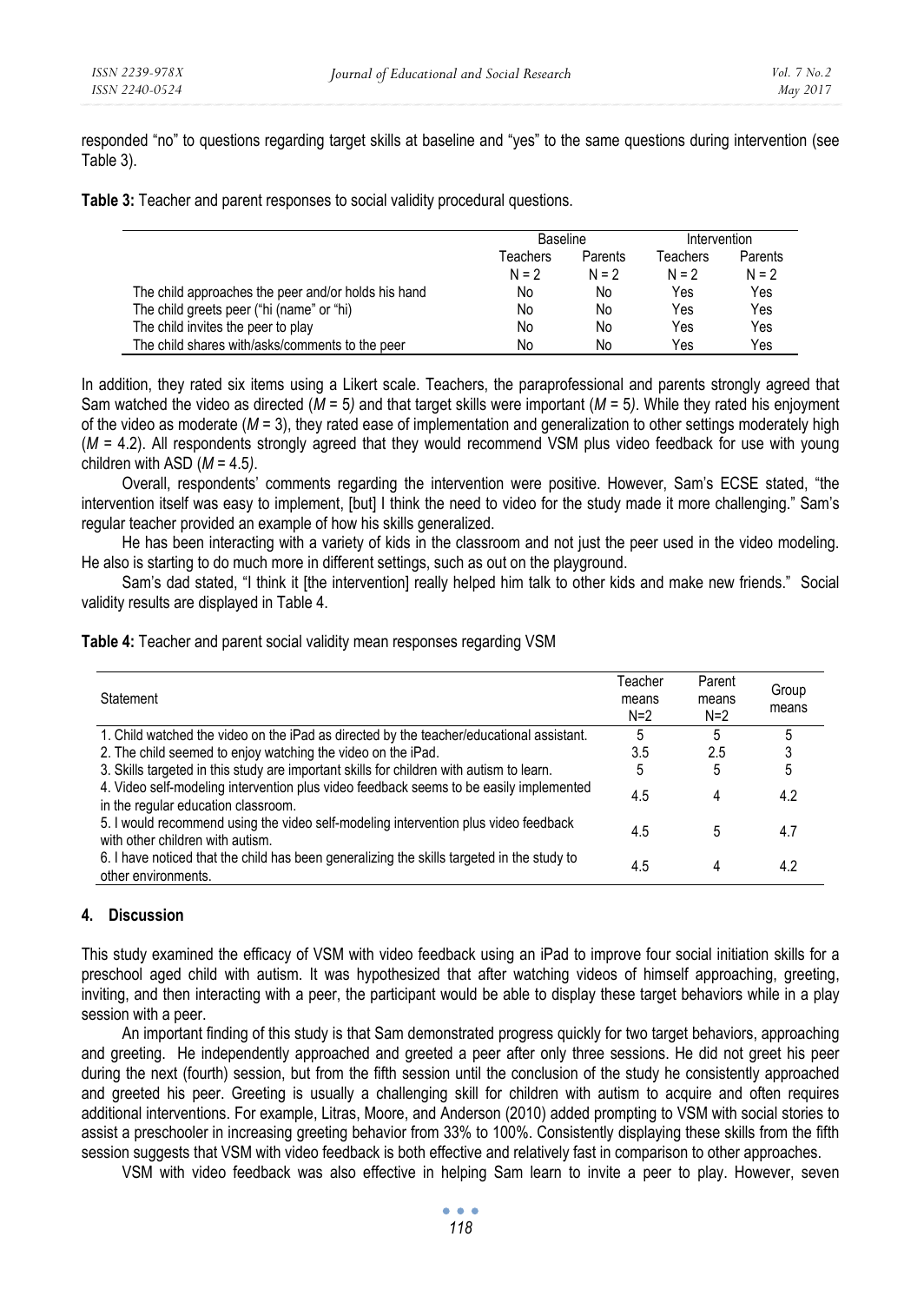sessions were required before he consistently displayed this target behavior. One speculation for this result may be that inviting a peer to play required Sam to ask his peer, "Do you want to play with me (or name of toy)?" in contrast to approaching (no verbalization needed) and greeting ("hi" or simply waving). As Koegel, Koegel, Bradshaw, and Ashbaugh (2014) indicated, children with autism struggle with initiating questions throughout their life span. By providing additional opportunities for video viewing and for feedback Sam was not only able to acquire the skill of inviting his peer to play but he also generalized and maintained it across time.

Another key finding of the study is that VSM with video feedback improved Sam's peer interactions. Although there was variability of this target behavior across sessions, the change in the data trend indicates progress toward meeting the criterion performance. The eighth session shows a decline in Sam's interactions from seven to one, but it is important to note that he started to display reluctance to watch videos of himself playing with his selected toys around the sixth session. Teachers and researchers determined that Sam was no longer interested in the three toys (iPad games, "Connect 4" game, and a wooden train track set) featured in his videos. This aligns with previous findings that children with autism often have limited interests in toys and activities (Leaf et al., 2012). Based on observations, Sam's classroom teacher suggested including the sensory table as an additional option; a new video for this play option was created. Interestingly, Sam did not choose this new option more often than the other three for the remainder of the intervention. However, viewing the video of himself playing at the sensory table seemed to spark Sam's interest and help him resume interacting with his peer. This affirms the importance of observation as a means to establish a toy or activity preference (Leaf et al., 2012). In addition, providing high-interest activities and toys (Vartuli & Rohls, 2008; Copple & Bredekamp, 2009) is more likely to expand the range of interests for children with autism.

### *4.1 Implications for Practice*

One possible explanation for the efficacy of this intervention may be attributed to errorless learning. Video feedback intervention typically consists of having the learner and the teacher view a non-edited video of the learner's performance while the teacher guides them in evaluating whether or not their behavior is appropriate. In this study, instead of viewing a non-edited video, the participant and the teacher/EA viewed edited video vignettes. They provided feedback regarding only the exemplary behaviors. As in errorless learning, an approach that attempts to minimize the child's errors by ensuring correct production of the behavior and consequent reinforcement (Donaldson & Stahmer, 2014), video feedback provided by the teachers/paraprofessional minimized chances for the participant to make errors or not display the target behaviors altogether. For example, the teacher/paraprofessional complimented the child's exemplary behavior (e.g., you are sharing toys nicely with (name of the peer) or you invited (the peer) to play).

The social validity assessment revealed strong support from Sam's teachers, paraprofessional, and parents regarding the use of VSM with video feedback for other young children with ASD. Furthermore, Sam's mom shared that VSM appeared to foster more awareness from the children in his class, in addition to helping Sam. She commented that, "[VSM with video feedback] has helped with making classmates more approachable to ask to join in play." The current study did not target the impact of VSM and video feedback on typically developing peers. However, this somewhat unexpected outcome suggests that VSM with video feedback is effective in increasing classmates' willingness to interact with their peers with autism.

Initially, the study began with one peer. While Peer 1 was pleasant and compliant, he simply played alongside Sam without initiating verbal exchanges, sharing or turn-taking. At the conclusion of the third session, Sam's teachers suggested adding an additional peer to the study. Peer 2 asked Sam questions and made comments during their play. While little turn-taking or sharing occurred, there were more verbal interactions with Peer 2. Identifying the "right" willing peer is essential when assisting young children with ASD in developing interaction skills. This outcome aligns with studies of peer-mediated strategies, which claim that "socially competent peers can model and reinforce appropriate social behavior" (DiSalvo & Oswald, 2002, p. 198). Similarly, research based in social constructivism theory also emphasizes the critical role teachers play in encouraging typically developing children with ASD to interact with their peers (Walker & Berthelsen, 2008). Studies comparing children's interactions in segregated vs inclusive settings (Kishida & Kemp, 2009) emphasize the teacher's role in both modeling and serving as a bridge.

This study explored the feasibility of training paraprofessionals to carry out VSM interventions. Two paraprofessionals were members of the teaching team in Sam's inclusive classroom. Both participated in an initial training, and one participated in a follow-up training. This paraprofessional was quite comfortable engaging Sam with his videos and eventually, video-taping him as he approached, greeted, invited and then interacted with his peer. Her comfort appears to have contributed to teacher and parent confirmation that VSM was easy to implement, documented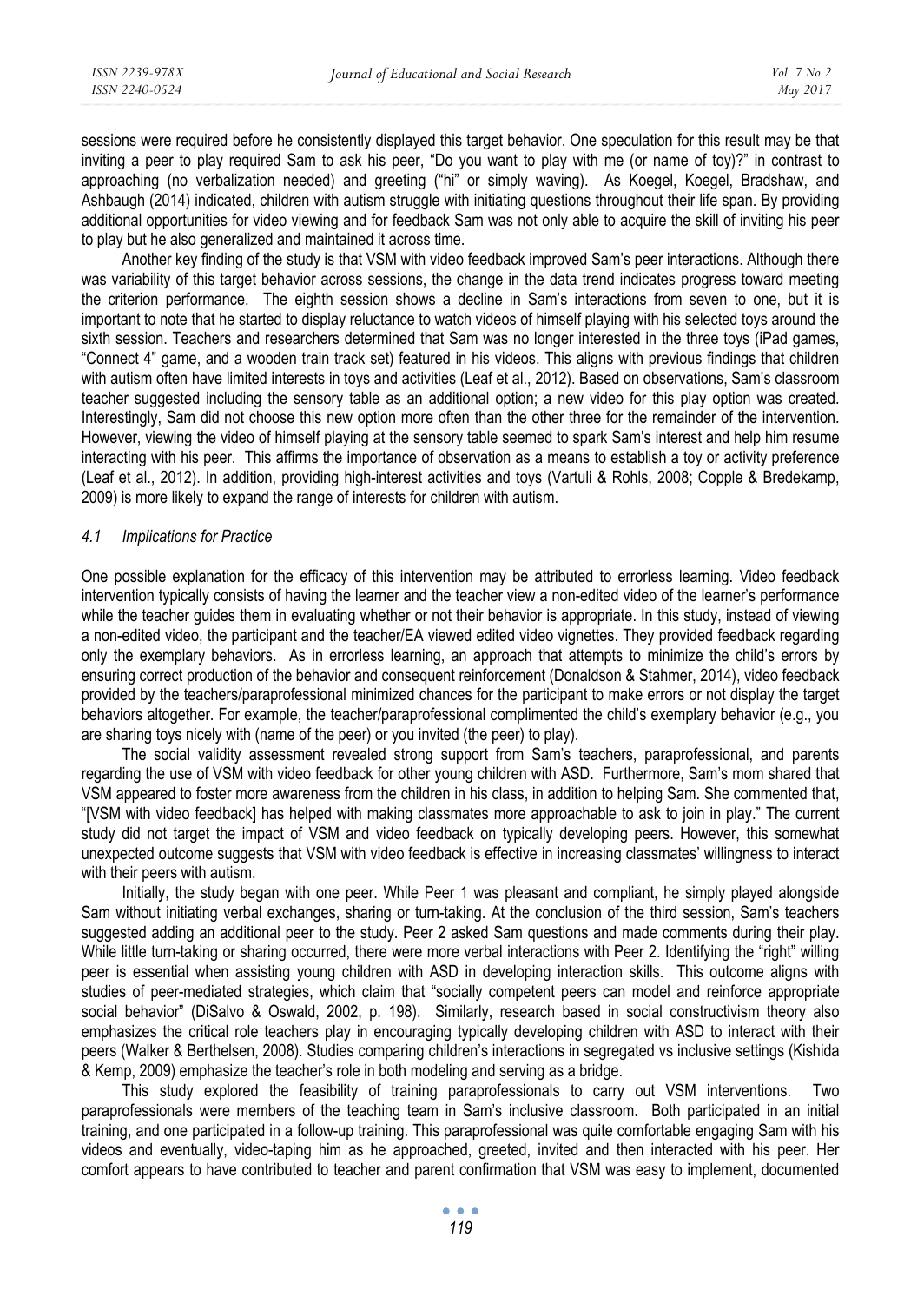during the social validity component of the study.

Additional strengths of this intervention are time efficiency, generalizability and maintenance of the target behaviors. It was encouraging that Sam not only generalized skills across peers, settings and toys/games but also maintained his skills across time. Of particular note is the short amount of time needed for video feedback regarding Sam's exemplary behaviors. This portion of Sam's video was only 15 seconds long, providing an easy, effective intervention for busy teachers and paraprofessionals.

### *4.2 Limitations and Recommendations*

This single subject multiple probe design began with three participants. Three video vignettes were created for each participant. Baseline data was collected for two participants. The third participant moved away just before baseline data was collected. The second participant demonstrated increased levels of target behaviors during the fifth baseline session. His teachers and the researchers determined that he was no longer eligible for the study. Therefore, the intervention was implemented with one participant, resulting in the study changing from a multiple probe design with several participants to an A-B design with one participant only.

While several adjustments were needed (an additional peer with a more engaging style of interacting and a more motivating play choice), the study results provide clear evidence that VSM with video feedback using an iPad was successful for Sam. In addition, Sam's teachers, his EA, and his parents stated that VSM with video feedback was an easy intervention to implement. However, since only one child participated, further research with several children is needed to confirm efficacy as well as ease of implementation, particularly when paraprofessionals take the lead during the intervention.

Perhaps the most significant implication for this study is the impact that VSM with video feedback using an iPad has regarding increased independence for children with autism. An ongoing concern among teachers and families is that children with autism become dependent on verbal prompting (MacDuff, Krantz, & McClannahan, 2001). Our study demonstrated that Sam was able to independently approach, greet, invite and interact successfully with different peers, in different settings, and with different toys even one month after the intervention was withdrawn. While additional studies are needed to confirm the effectiveness of video self-modeling with video feedback, findings from this case study indicate that this intervention holds promise for teaching children to use the targeted social skills independently.

## **References**

- Bellini, S., Akullian, J., & Hopf, A. (2007). Increasing social engagement in young children with autism spectrum disorders using video self-modeling. *School Psychology Review, 36*(1), 80-90.
- Bolton, J., & Mayer, M. D. (2008). Promoting the generalization of paraprofessional discrete trial teaching skills. *Focus on Autism and Other Developmental Disorders, 23*, 103–111.
- Boudreau, E., & D'Entremont, B. (2010). Improving the pretend play skills of preschoolers with autism spectrum disorders: The effects of video modeling. *Journal of Developmental and Physical Disabilities, 22,* 415-431.
- Boyd, B.A., Odom, S.L., Humphreys, B.P., & Sam, A.M. (2010). Infants and toddlers with autism spectrum disorder: Early identification and early intervention. *Journal of Early Intervention, 32*(2), 75-98.
- Buggey, T. (2005). Video self-modeling applications with students with autism spectrum disorder in a small private school setting. *Focus on Autism and other Developmental Disabilities, 20*(1), 52-63.
- Buggey, T., Hoomes, G., Sherberger, M.E., & Williams, S. (2011). Facilitating social initiations of preschoolers with autism spectrum disorders using video self-modeling. *Focus on Autism and Other Developmental Disabilities, 26*(1), 25-36.
- Copple, C., & Bredekamp, S. (Eds.). (2009). *Developmentally appropriate practice in early childhood programs serving children from birth through age 8*. 3rd Ed., Washington, DC: NAEYC.
- Deitchman, C., Reeve, S. A., Reeve, F. R., & Progar, P. R. (2010). Incorporating video feedback into self-management training to promote generalization of social initiations by children with autism, *Education and Treatment of Children, 33*(3), 475-488.
- DiSalvo, C.A. & Oswald, D.P. (2002). Peer-mediated interventions to increase the social interaction of children with autism: Consideration of peer expectancies. *Focus on Autism and Other Developmental Disabilities, 17*(4), 198-207.
- Donaldson, A.L., & Stahmer, A.C. (2014). Team Collaboration: The use of behavior principles for serving students with ASD. *Language, Speech, and Hearing Services in Schools, 45,* 261-276.
- Feldman, E. K. & Matos, R. (2012). Training paraprofessionals to facilitate social interactions between children with autism and their typically developing peers. *Journal of Positive Behavior Interventions, 15*(3), 169-179. doi:10.1177/1098300712457421
- Gyl, S.O., & Vuran, S. (2010). An analysis of studies conducted video modeling in teaching social skills. *Educational Sciences: Theory & Practice, 10*(1), 249-274.
- Kishida, Y. & Kemp, C. (2009). The engagement and interaction of children with autism spectrum disorder in segregated and inclusive